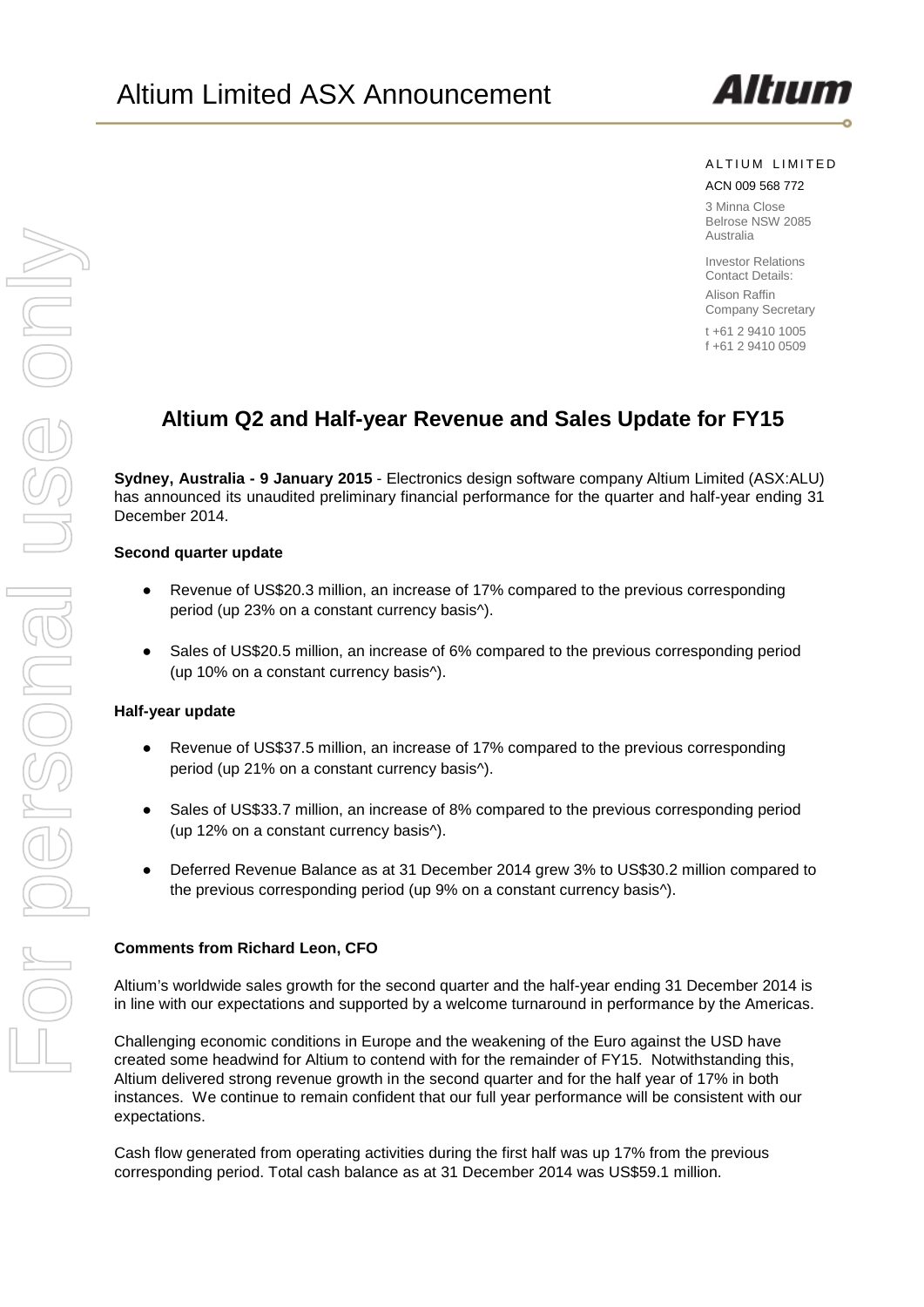-c

## **Second quarter ending 31 December 2014**

## *Revenue performance by region*

|                                     | 3 months ending<br>31 December 2014<br>(US\$ millions) | 3 months ending<br>31 December 2013<br>(US\$ millions) | Change |
|-------------------------------------|--------------------------------------------------------|--------------------------------------------------------|--------|
| Worldwide revenue                   | 20.3                                                   | 17.4                                                   | 17%    |
| Regional revenue                    | (local currencies, millions)                           | (local currencies, millions)                           |        |
| Americas (US\$)                     | 8.1                                                    | 5.9                                                    | 37%    |
| EMEA $(\epsilon)$                   | 6.5                                                    | 5.8                                                    | 12%    |
| Greater China (US\$)                | 2.7                                                    | 2.2                                                    | 23%    |
| APAC excluding Greater China (US\$) | 1.4                                                    | 1.4                                                    | 0%     |

## *Sales performance by region*

|                                     | 3 months ending<br>31 December 2014<br>(US\$ millions) | 3 months ending<br>31 December 2013<br>(US\$ millions) | Change |
|-------------------------------------|--------------------------------------------------------|--------------------------------------------------------|--------|
| Worldwide sales                     | 20.5                                                   | 19.4                                                   | 6%     |
| <b>Regional sales</b>               | (local currencies, millions)                           | (local currencies, millions)                           |        |
| Americas (US\$)                     | 7.9                                                    | 6.3                                                    | 25%    |
| EMEA $(\epsilon)$                   | 6.8                                                    | 6.8                                                    | $0\%$  |
| Greater China (US\$)                | 2.6                                                    | 2.6                                                    | $0\%$  |
| APAC excluding Greater China (US\$) | 1.5                                                    | 1.3                                                    | 15%    |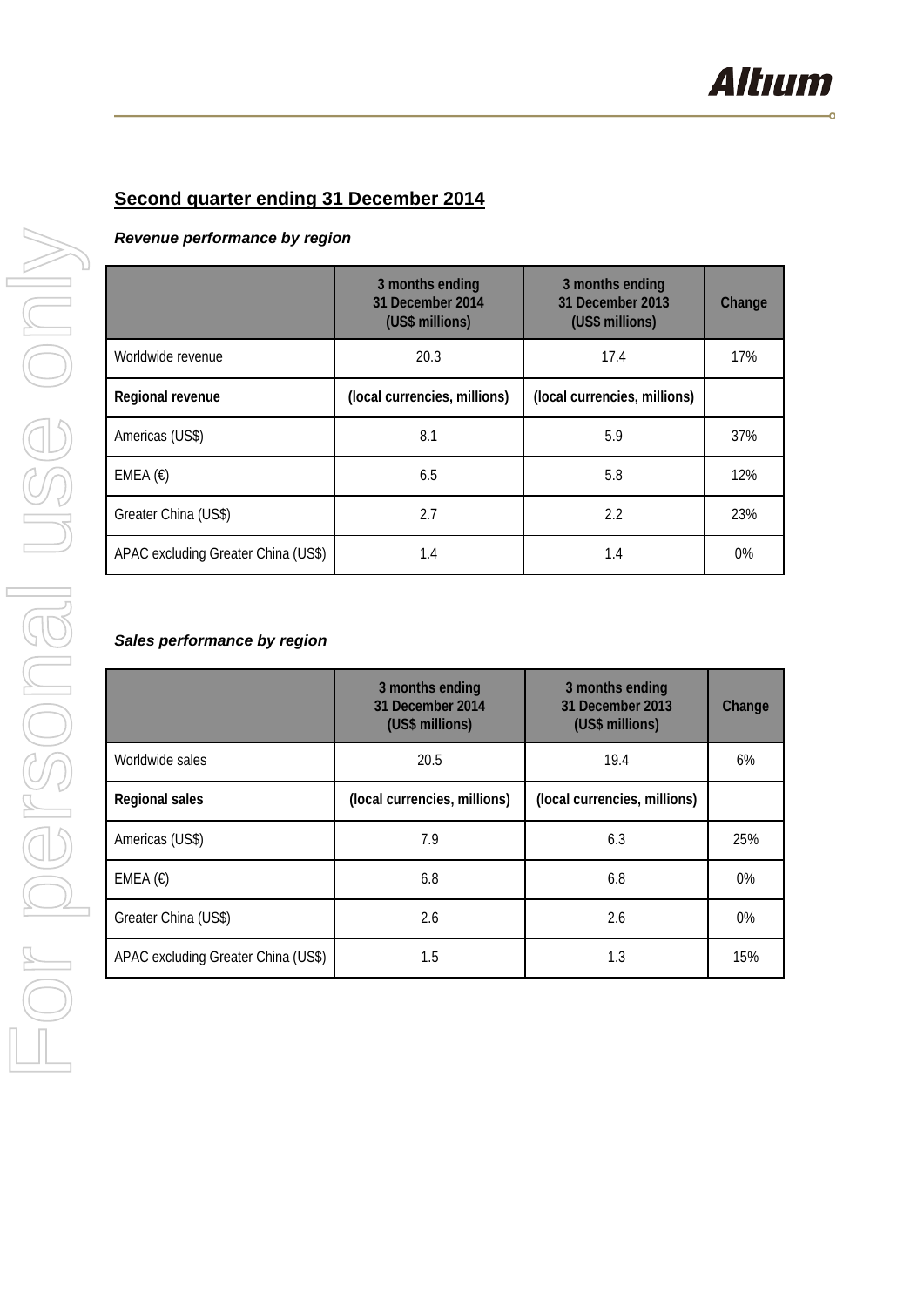## **Half-year ending 31 December 2014**

## *Revenue performance by region*

|                                     | 6 months ending<br>31 December 2014<br>(US\$ millions) | 6 months ending<br>31 December 2013<br>(US\$ millions) | Change |
|-------------------------------------|--------------------------------------------------------|--------------------------------------------------------|--------|
| Worldwide revenue                   | 37.5                                                   | 31.9                                                   | 17%    |
| Regional revenue                    | (local currencies, millions)                           | (local currencies, millions)                           |        |
| Americas (US\$)                     | 14.8                                                   | 11.5                                                   | 29%    |
| EMEA $(\epsilon)$                   | 11.9                                                   | 10.0                                                   | 19%    |
| Greater China (US\$)                | 4.8                                                    | 4.0                                                    | 20%    |
| APAC excluding Greater China (US\$) | 2.8                                                    | 3.0                                                    | $-7%$  |

## *Sales performance by region*

|                                     | 6 months ending<br>31 December 2014<br>(US\$ millions) | 6 months ending<br>31 December 2013<br>(US\$ millions) | Change |
|-------------------------------------|--------------------------------------------------------|--------------------------------------------------------|--------|
| Worldwide sales                     | 33.7                                                   | 31.1                                                   | 8%     |
| <b>Regional sales</b>               | (local currencies, millions)                           | (local currencies, millions)                           |        |
| Americas (US\$)                     | 12.6                                                   | 10.2                                                   | 24%    |
| EMEA $(\epsilon)$                   | 11.0                                                   | 10.3                                                   | 7%     |
| Greater China (US\$)                | 4.6                                                    | 4.5                                                    | 2%     |
| APAC excluding Greater China (US\$) | 2.6                                                    | 2.5                                                    | 4%     |

The update outlined in this announcement are based on management accounts and have not been audited EMEA means Europe, the Middle East and Africa. China means PRC, Hong Kong and Taiwan.

^ Constant currency removes the impact of exchange rate movements to facilitate comparability

## **Investor Relations contact details:**

Richard Leon - CFO Ph: +86 21 6182 3900

Alison Raffin - Company Secretary Ph:+61 2 9410 1005 ENDS